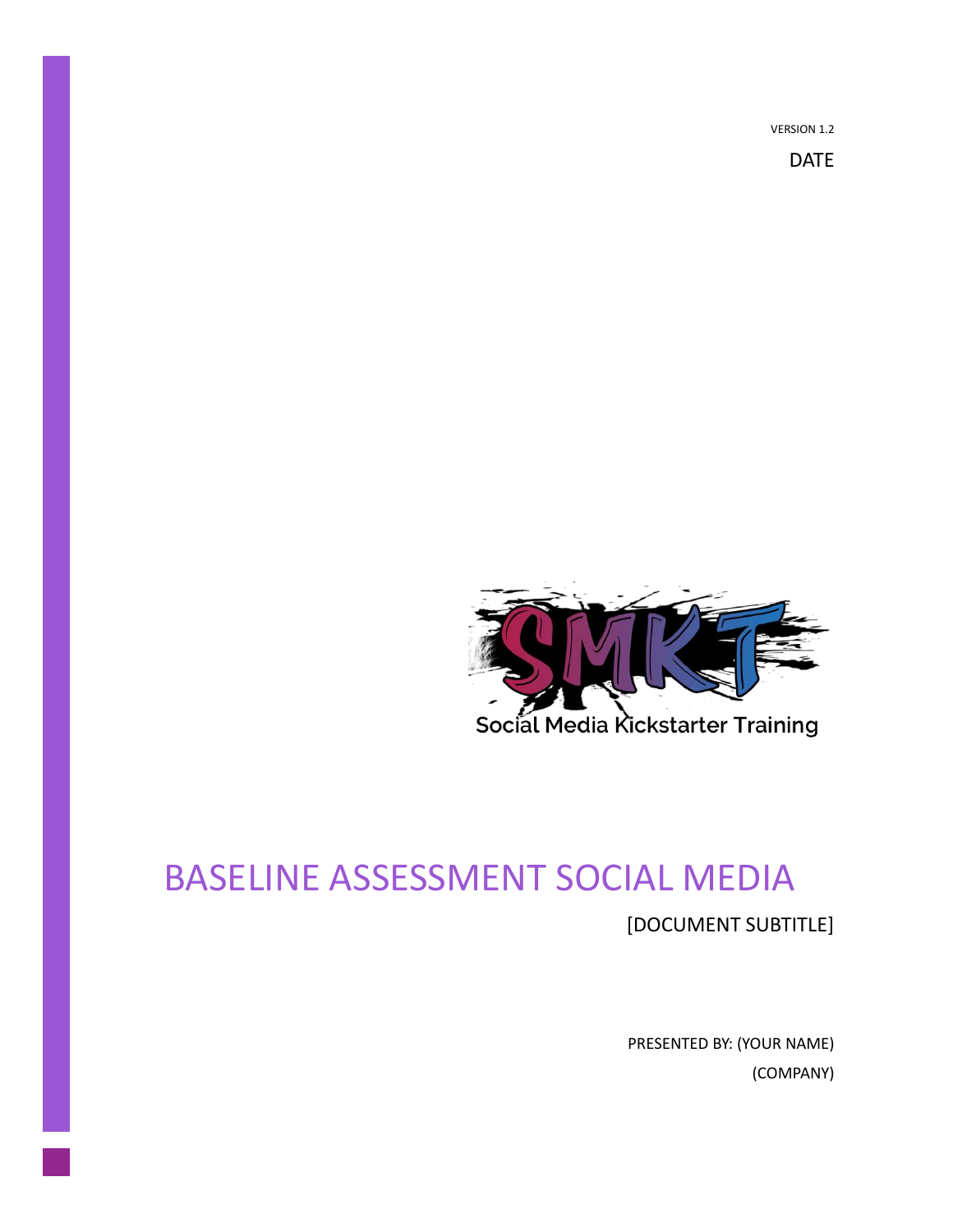Company Questionnaire:

BASELINE ASSESSMENT DATE

FACEBOOK PAGE – NAME AND URL

**PAGE FOLLOWING**

**CURRENT ACTIVITY LEVELS**

**BUSINESS PAGE OPTIMISING REQUIREMENTS**

**FB GROUP MEMBERS AND ACTIVITY**

**TWITTER** 

**PERSONAL PAGE FOLLOWING AND CURRENT ACTIVITY LEVELS**

**OTHER TWITTER HANDLES**

**TWITTER BIO ASSESSMENT**

**FOLLOWER NUMBERS AND ANALYSIS**

FOLLOWING: 589 FOLLOWERS: 468 TWEET IMPRESSIONS: -

LINKEDIN

**PERSONAL PROFILE CONNECTIONS** 

**BUSINESS PAGE PROFILE AND CONNECTIONS**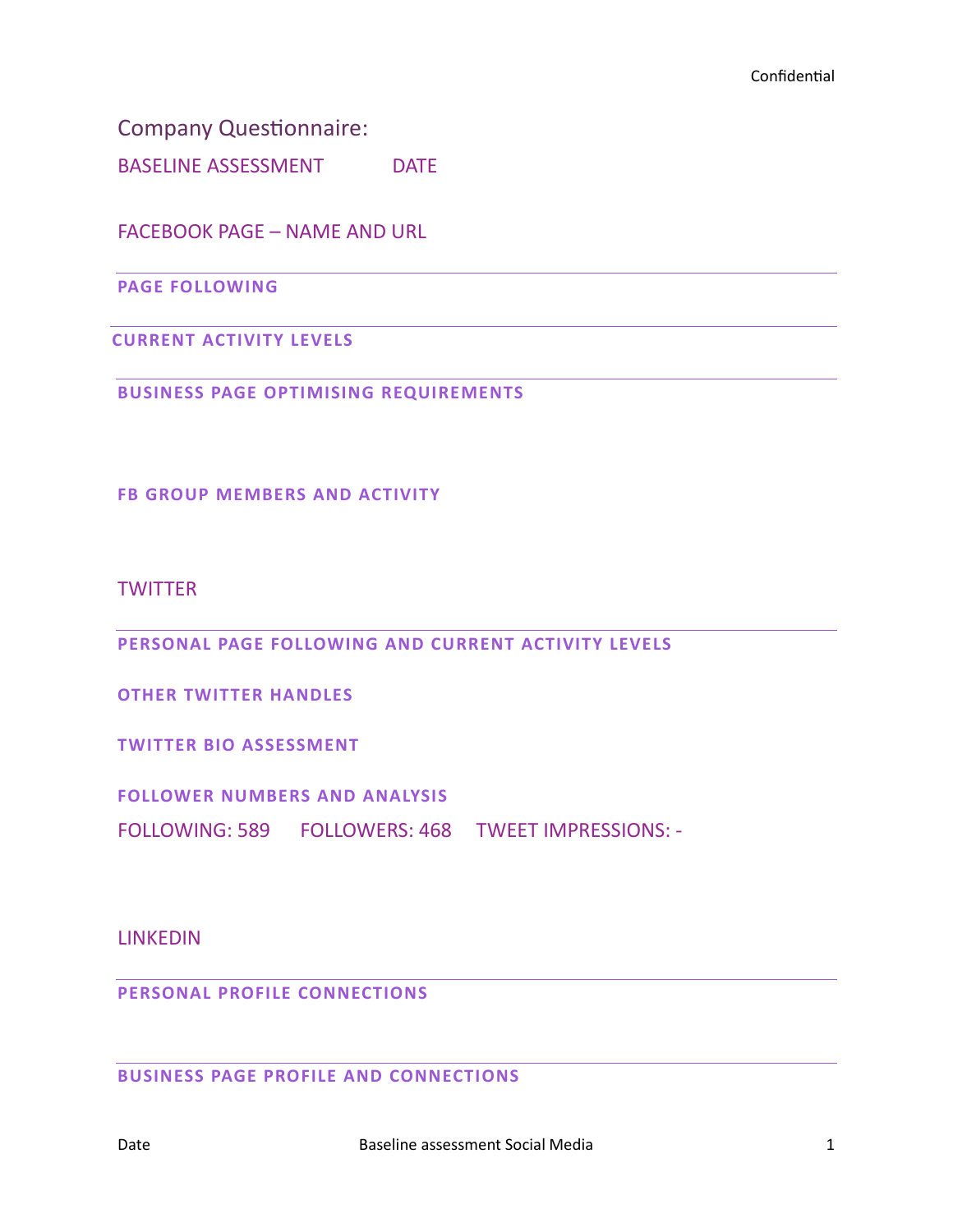**GROUP PROFILE AND CONNECTIONS** 

EMAIL MARKETING

**LIST SIZE AND MAKE UP**

**CURRENT ACTIVITY LEVELS**

**CAMPAIGNS?**

INSTAGRAM

**BUSINESS PROFILE AND CONNECTIONS** 

**PINTEREST** 

**BUSINESS PROFILE AND CONNECTIONS** 

GOOGLE MY BUSINESS

**BUSINESS PROFILE AND CONNECTIONS** 

YOUTUBE

**BUSINESS PROFILE AND CONNECTIONS**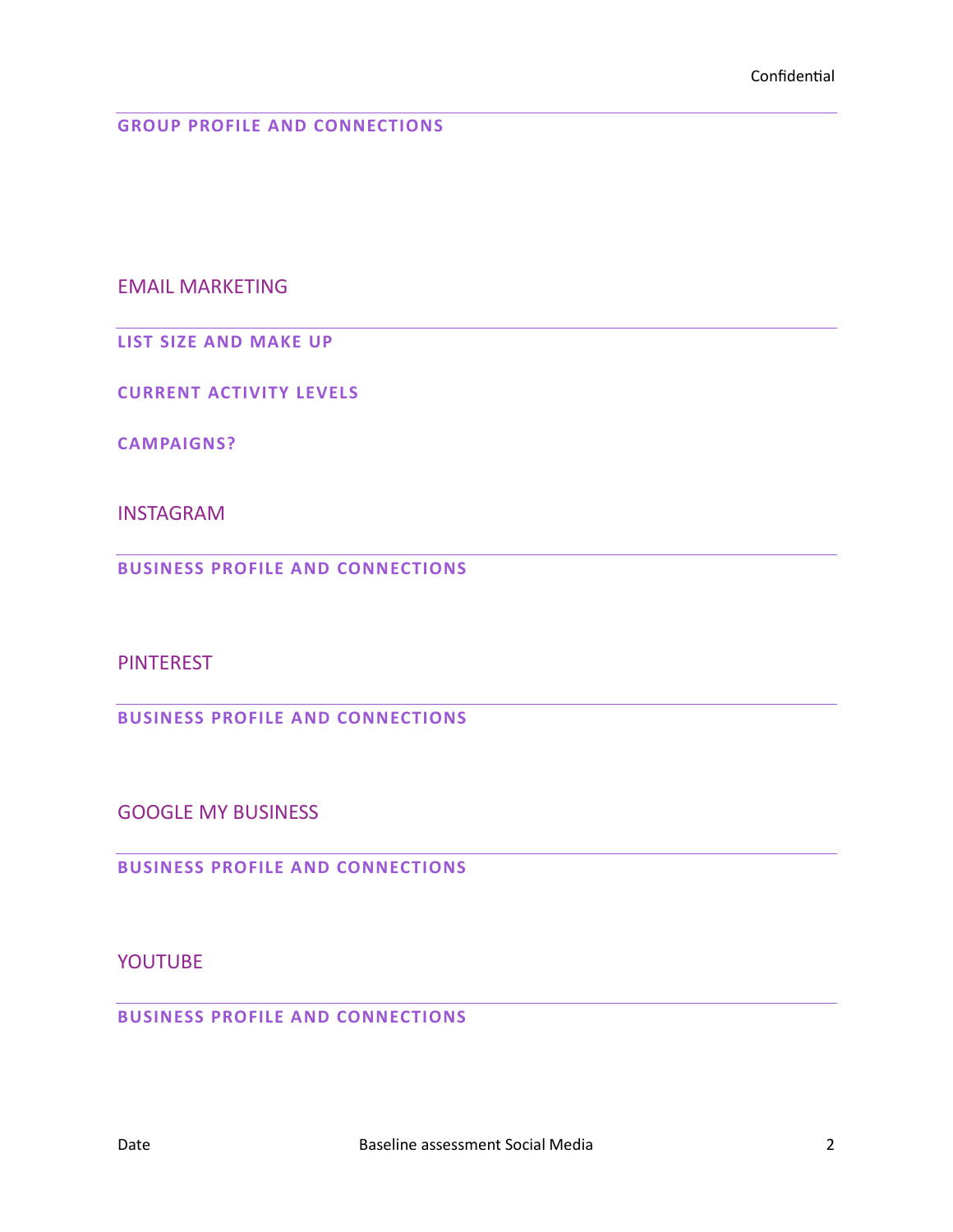## **SWOT ANALYSIS FOR WEBSITE**

## Strengths

•Website is modern looking and easy to navigate

•Has links to social media

•Is all one page which looks neat and modern

•Has a blog

•Has contacts on the homepage

•Has a video

## Weaknesses

•Although it has a blog , there is only one upload a month. Could do with more frequent posts •Colours aren't consistent and seem random.

Opportunities

**Threats**